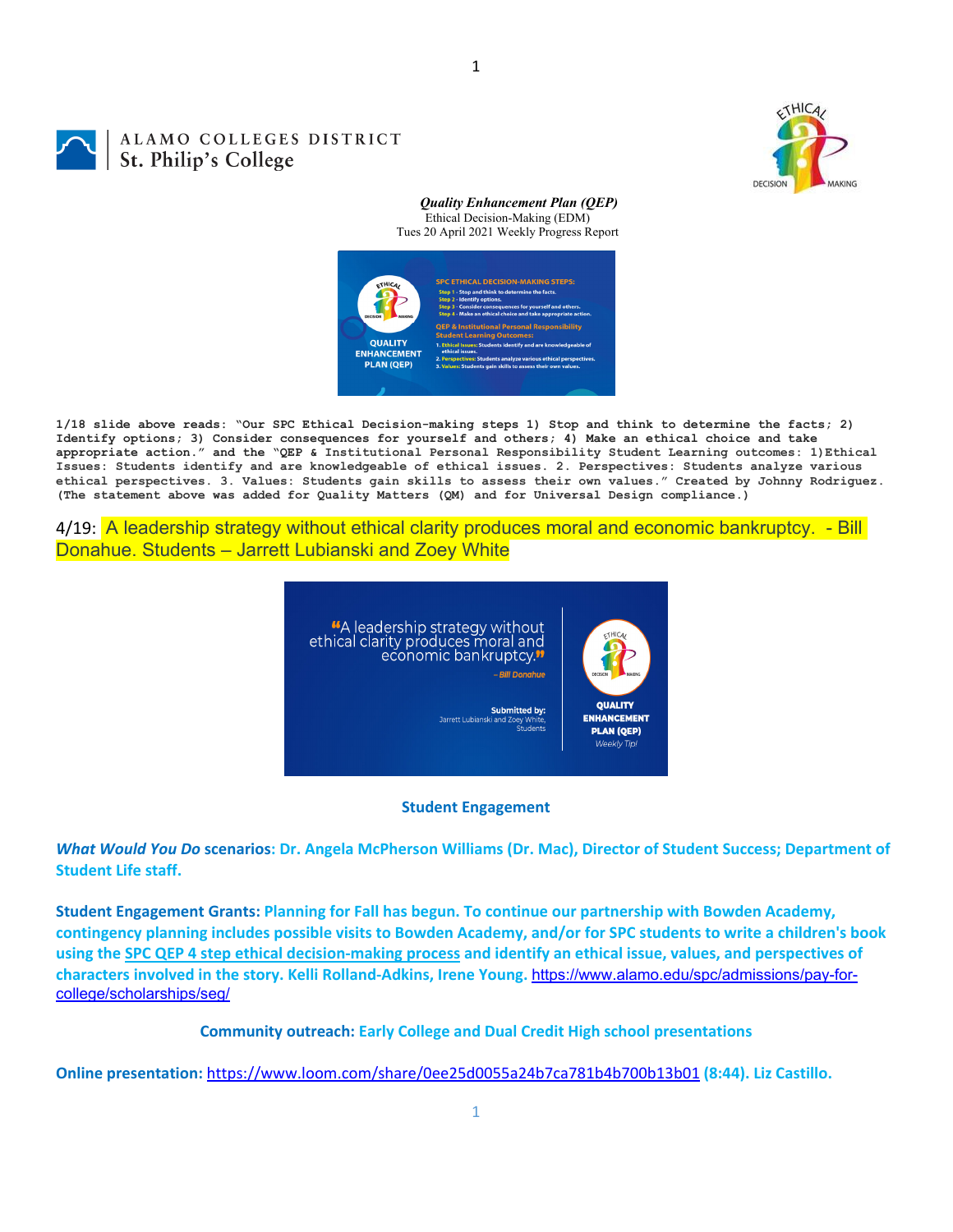| 卷 6 April, 2021 - Loom Recording x +<br>Home - alamo.edu<br>$\times$                    |                                                                                   |                   |                                           |      | $\Box$                   | $\times$ |
|-----------------------------------------------------------------------------------------|-----------------------------------------------------------------------------------|-------------------|-------------------------------------------|------|--------------------------|----------|
| ● loom.com/share/0ee25d0055a24b7ca781b4b700b13b01<br>C<br>$\rightarrow$<br>$\leftarrow$ |                                                                                   |                   | ☆                                         | ᅛ    | $\equiv \Theta$          |          |
|                                                                                         |                                                                                   | Sign In @ 3 views | 也<br>Share                                |      | <b>Get Loom for Free</b> |          |
| ₩                                                                                       | ALAMO COLLEGES DISTRICT<br>St. Philip's College<br>Quality Enhancement Plan (QEP) |                   |                                           |      |                          |          |
|                                                                                         |                                                                                   |                   |                                           |      |                          |          |
| 約 (答 中)<br>►                                                                            | 0:20/8:44                                                                         |                   | 1x<br>$\Box$<br>⋓                         | - 03 |                          |          |
| 800H47<br>Comment                                                                       |                                                                                   |                   |                                           |      |                          |          |
| 6 April, 2021 - Loom Recording                                                          |                                                                                   |                   |                                           |      |                          |          |
| $\Box$<br>w                                                                             |                                                                                   |                   | $^{50}$<br>Links Desktop $\sim$ 90 (6.44) |      | 2:25 PM<br>4/6/2021      | 5        |

## **Alamo Heights High school, Alamo Heights ISD hosted by Mr. David Foss English instructor**

**Tuesday 4/13, 9 am, Ms. Denise Villasana, Dual credit coordinator, 20 students. Dr. Manzo. Wednesday 4/14, 8:40 am, 14 students. David Kisel. Wednesday 4/14, 1:25 pm, 10 students. Dr. Manzo. Thursday 4/22, 1 pm, 15 students. Dr. Manzo Thursday 4/22, 1:35 pm, 16 students. Dr. Manzo.**

> **Karen Wagner High school, Judson ISD hosted by Connie Martinez Early Childhood Development Education instructor**

**Thursday 4/22, 1:35 pm, 16 students. Michael Gershman.**

**Upcoming Tasks, Events, and Initiatives**

**Community Awareness: Advisory Boards**

**Histology Advisory: Wednesday 21 April, 3 pm. Lucila Escobedo, Histology Technician, Program Director. Dr. Manzo. Occupational Therapy Assistant Advisory: Wednesday 21 April, 5:30 pm. Kathryn Freeman, Master of Occupational Therapy, Program Director. Dr. Manzo.**

**Respiratory Therapy Advisory: Friday 30 April, 12 pm. Christa Mitchell. Diesel Tech Advisory: Friday 7 May, 11:30 pm. Ian Culbertson.**

## **Faculty and Staff Professional Development: Best Practices**

**College Services Division: TBA.**

**2019 Assessment overview: Personal & Social Responsibility Inventory II**